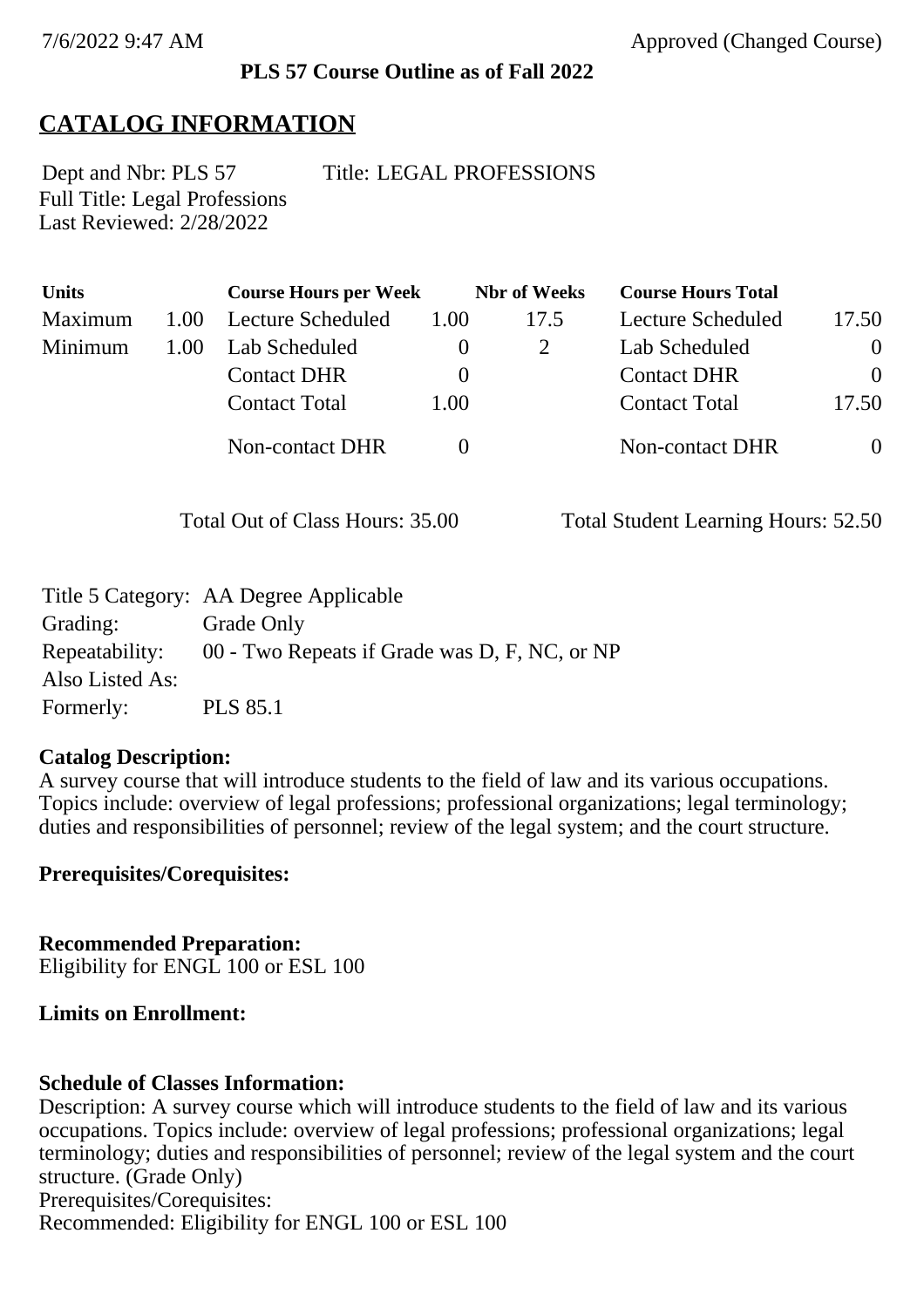# **ARTICULATION, MAJOR, and CERTIFICATION INFORMATION:**

| <b>AS Degree:</b><br><b>CSU GE:</b> | Area<br><b>Transfer Area</b> |            |           | Effective:<br>Effective: | Inactive:<br>Inactive: |
|-------------------------------------|------------------------------|------------|-----------|--------------------------|------------------------|
| IGETC:                              | <b>Transfer Area</b>         |            |           | Effective:               | Inactive:              |
| <b>CSU Transfer:</b> Transferable   |                              | Effective: | Fall 1998 | Inactive:                |                        |
| <b>UC</b> Transfer:                 |                              | Effective: |           | Inactive:                |                        |

## **CID:**

## **Certificate/Major Applicable:**

[Both Certificate and Major Applicable](SR_ClassCheck.aspx?CourseKey=PLS57)

# **COURSE CONTENT**

### **Student Learning Outcomes:**

Upon completion of the course, students will be able to:

- 1. Differentiate among the legal professions and professional organizations
- 2. Define and apply legal terminology
- 3. Explain the legal system and the court structure

## **Objectives:**

In order to achieve these learning outcomes, during the course students will:

- 1. Discuss the history of our present-day legal system
- 2. Differentiate between civil and criminal law
- 3. Examine the court structure system
- 4. Define legal terminology
- 5. Survey and critique legal professions and their respective duties and responsibilities
- 6. Compare legal professions and their respective duties, responsibilities, and interconnections

# **Topics and Scope:**

- I. The Legal System
	- A. Overview of history of law
	- B. Civil law
	- C. Criminal law
	- D. English common law
	- E. Federal and state laws
- II. The Court Structure
	- A. Federal courts
	- B. State courts
	- C. Authority of courts
	- D. Officers of the court
	- E. Jurisdiction versus venue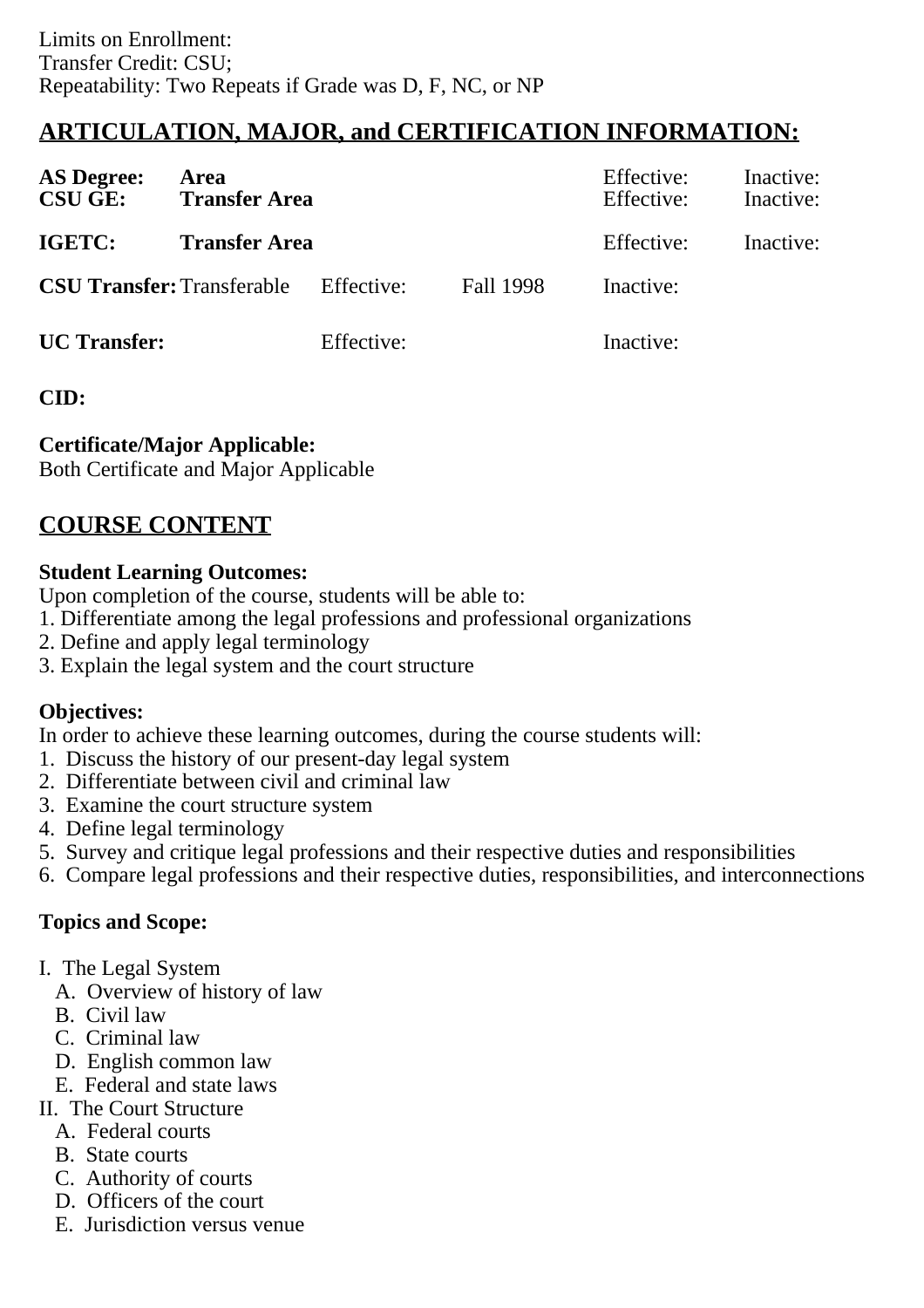- F. Statute of limitations
- III. Legal Professions and Respective Duties and Responsibilities
	- A. Attorney/lawyer
	- B. Legal administrator/office manager
	- C. Legal assistant/paralegal
	- D. Law clerks
	- E. Legal secretary
	- F. Other in-house support staff

 G. Professions providing legal services (e.g., certified court reporters, process servers, private investigators, law librarians, etc.)

IV. Professional Organizations

- A. Bar associations
- B. Legal administrators
- C. Paralegal associations
- D. Legal secretary associations
- V. Legal Terminology
	- A. Latin terms
	- B. Other legal terms

### **Assignment:**

- 1. Research legal websites
- 2. Informational interview of professional(s) in the field
- 3. Write report(s) summarizing findings of research and interview(s) including a critique of the research
- 4. Select a particular legal profession and develop a long-term written plan for pursuing that career to include both educational requirements and experience
- 5. Terminology quizzes

## **Methods of Evaluation/Basis of Grade:**

**Writing:** Assessment tools that demonstrate writing skills and/or require students to select, organize and explain ideas in writing.

Written reports and plan Media and the Media and the Media and Media and Media and Media and Media and Media and Media and Media and Media and Media and Media and Media and Media and Media and Media and Media and Media and

**Problem Solving:** Assessment tools, other than exams, that demonstrate competence in computational or noncomputational problem solving skills.

Website research and selection of a profession, informational interviews

#### **Skill Demonstrations:** All skill-based and physical demonstrations used for assessment purposes including skill performance exams.

| $10 - 30\%$ |  |
|-------------|--|
|             |  |
|             |  |

Problem solving 10 - 50%

|      | <b>Skill Demonstrations</b> |
|------|-----------------------------|
| None | $-0\%$<br>$\theta$          |